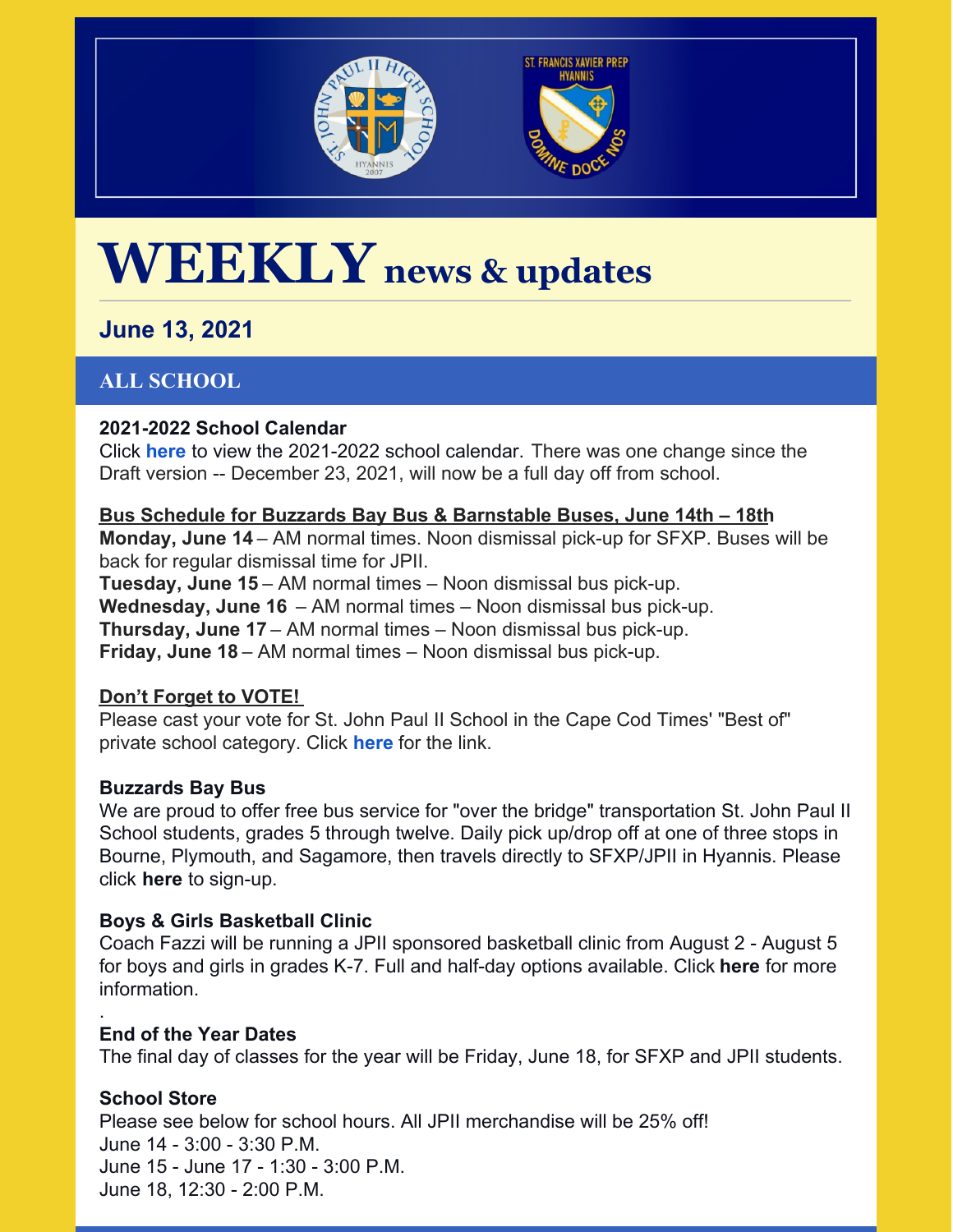# **ST. FRANCIS XAVIER PREPARATORY SCHOOL**

#### **Final Exams**

Final exams must be taken in-person. Students who have special circumstances should make arrangements to take exams after school or separately from others. Please contact Mrs. Kelley if you wish to make alternative arrangements.

#### **Lunch/Aftercare Balances**

Please be sure to pay any open balances by Friday. If you have any questions please contact Mrs. Keras at **[mkeras@jp.dfrcs.org](mailto:mkeras@jp.dfrcs.org)**.

#### **2020 - 2021 Virtual Events Page**

For those occasions that we have not been able to do things in person, we have captured them digitally and placed them on a virtual events page for families to view. Please click **[here](https://sites.google.com/view/sfxpvirtualevents2021/Home?authuser=0)** to view.

#### **JPII Spring Sports**

Stay up to date: Follow us on "Remind" (Remind app class code @jp2sports) and Twitter @JPIIAthletics

#### **Uniforms**

Order your uniform before**June 15** and receive 20% off & free alterations. Click **[here](https://jpiihyannis.org/wp-content/uploads/2021/05/PrepDivisionUniform.pdf)** for more information.

#### **This Week**

**Monday, June 14** Science and Religion Final Exams; Noon Dismissal **Tuesday, June 15** Math and Social Studies Final Exams; Noon Dismissal **Wednesday and Thursday, June 16 and 17** Make up exams, teacher in-service; no school for students **Friday, June 18** Last Day of School; awards assembly for students; noon dismissal

# **ST. JOHN PAUL II HIGH SCHOOL**

#### **Health Office/Medication**

If your student has medications in the health office, please call or send an email to schedule a time to pick them up. Medications left in our office will be discarded according to protocol. Thank you. Contact Mrs. Bresnahan, RN, mbresnahan@jp.dfrcs.org

#### **Grade 9 and 10 Academics Award Assembly**

On Monday, June 14 at 10:00, all freshmen and sophomores will participate in the Academic Awards Assembly. Parents are welcome to attend and sit in the balcony.

#### **Lunch Balances**

Please be sure to pay any open balances by Friday. If you have any questions please contact Mrs. Keras at **[mkeras@jp.dfrcs.org](mailto:mkeras@jp.dfrcs.org)**.

#### **Yearbooks**

Stop in the Main Office if you would like to purchase one. The cost is \$60.